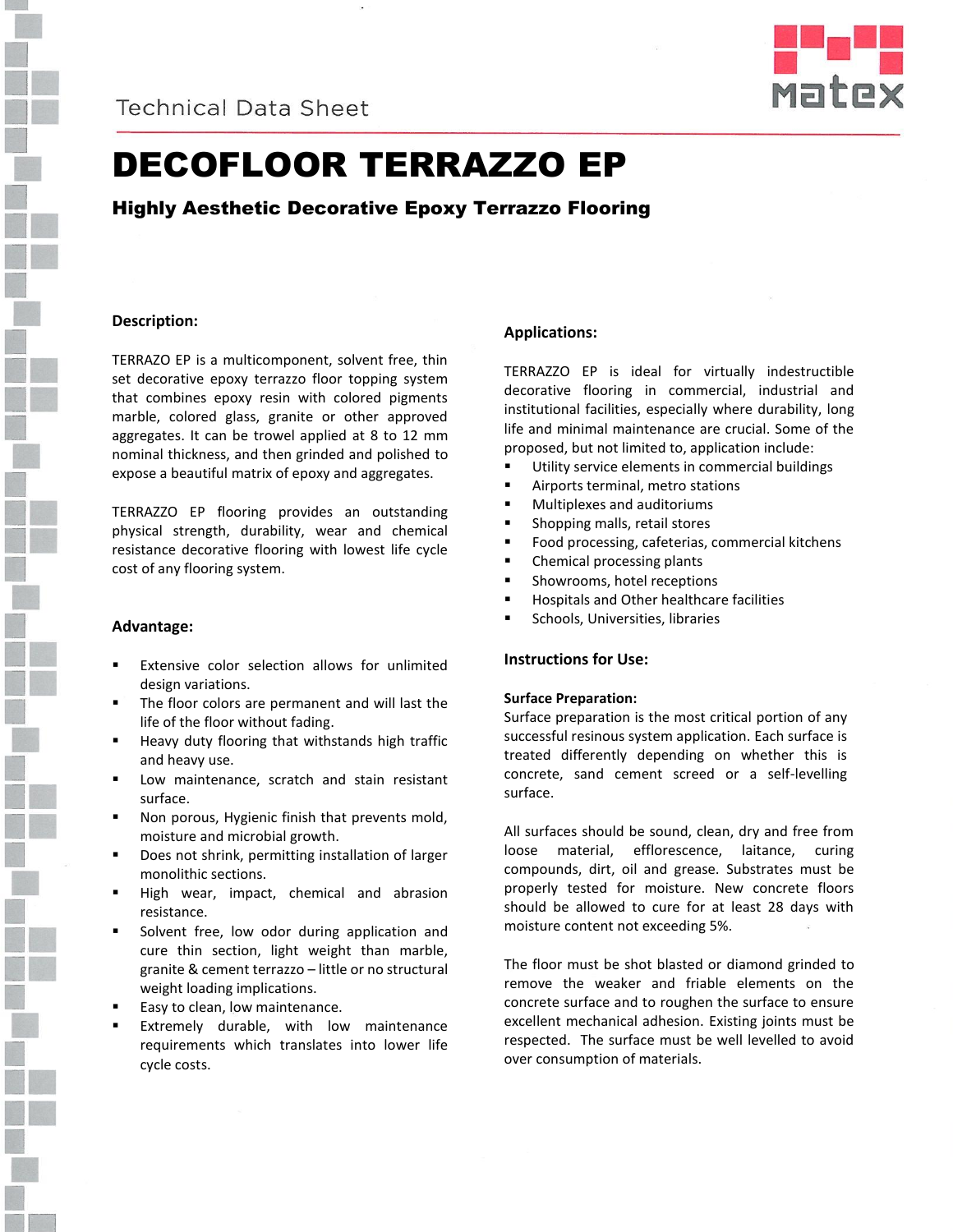# <u>TERRAZO EP</u>

Badly damaged concrete or cracks need to be repaired prior to TERRAZZO EP being applied. All necessary repairs should be made using MATEX epoxy Repair Products.

TERRAAZO EP is no-breathable, so it traps moisture vapor transmission coming up from the concrete slab. This can result in loosing of the epoxy topping or improper curing. When TERRAAZO EP is installed onto concrete slabs on grade, it is strongly recommended to install a good vapor barrier.

Surrounding areas should be covered and protected from material spills and equipment contact. Rope off working area.

### **Divider and control joint strips**

Divider strips are either made of aluminium, brass, stainless steel, bronze. Types of dividers applications include:

- 1) Standard/heavy top divider strips: One piece, flat type strips for grouting into sawed joints prepared in the substrate.
- 2) Heavy top angle divider strips: One piece, L-type angel strips with anchoring device and in depth required for topping thickness indicated.
- 3) Control-joint strips: Separate, double L-type angles, positioned back to back, that match material and colour of divider strips and in depth required for topping thickness indicated.
- 4) Accessory strips:
	- Base-bead strips for exposed top edge of terrazzo base
	- Edge-bead strips for exposed edges of terrazzo
	- Nosing for terrazzo stair edges and landings

The following instructions should be followed when fixing the dividers:

- The divider strips should be securely and permanently fixed to the substrate using EPOFIX T, a high strength epoxy adhesive. Mechanical fasteners may be used for additional security.
- Dividers should be fixed to the proper level in locations as indicated in the designed lay out.
- Place edging strips at doorway between TERRAZZO EP and other types of flooring and along the edges of terrazzo borders, adjoining other types of floor finishes.
- Install control joints and expansion joints using two divider strips back to back and directly above concrete slab joints.
- It is recommended to leave joints all around columns and along the entire perimeter of the laid terrazzo floor and filled with a flexible material to provide for movement.
- Standard flat type strip Divers are used to separate different colors or as design accents. Saw cut at least 10 mm deep grove in the concrete slab wherever a design element exists. Clean the grove by air gun then fix the strips in the grove with EPOFIX T, epoxy adhesive. Make sure that the top level of the strip is the top level of the finish floor.

# **Priming:**

Apply ARMOPRIME EP epoxy primer to the prepared substrate. While the primer is still wet, spread Quartz n. 2 or 3 at a rate of 3 kg per m2. The applied primer will unify the surface absorption. Spreading of silica aggregates on the wet primer is highly recommended to enhance mechanical keying. Please refer to data sheet for application instructions of the primer.

#### **Mixing:**

Premix the resin (component A) using a slow speed drill and jiffy blade, for one minute. Add the hardener (component B) to the mixed binder and thoroughly blend for at least three minutes. Ensure to avoid air entrapment in the mix due to high speed or over mixing which might cause pinholes in the screed Add (20kg) 1 bag of Epoxy filler & 40 Kg (2 bag) of approved aggregate on the selected aggregate blend, to the above mix (Component A/ Component B) & continue mixing for 3- 4 minute, until all aggregates are wet out. A properly mixed batch of TERRAZO EP should have a glistering wet appearance. Do not mix more material then can be applied within 30-40 minutes.

# **Application**:

Place terrazzo mixture on primed surface. Spread material in a line or in small areas to assist troweling in a thickness at least 2 mm more than the final desired thickness after grinding and polishing. Do not pile material in large volume.

Spread with flat towel or a gauge rake using the largest marble chip as a proper thickness guide. For large applied area finish levelling the terrazzo screed with a machine trowel to improve productivity and compaction of the casted terrazzo.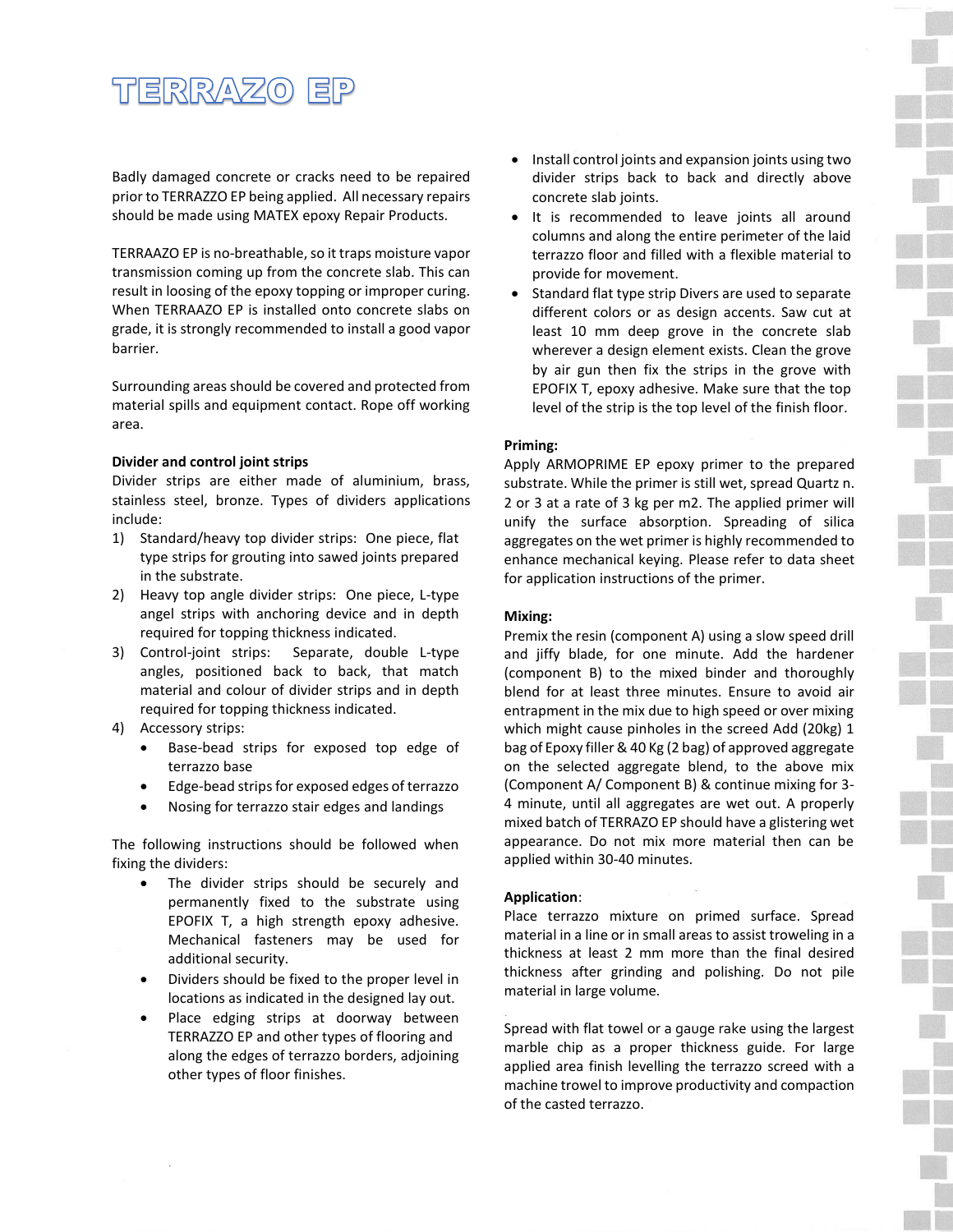

Insure that all voids and corners formed by the design elements are completely filled by the mix. Use of a power trowel is highly recommended to insure a level surface and good compaction. The topping must be left to cure for a minimum of 24 hours at 25°C before any grinding or polishing, lower temperatures will require longer curing times.

If different colors of terrazzo mix are used, the sections are separated by divider strips. Divider strips, if thin and flexible, can be bent by hand on the jobsite or, otherwise, pre-shaped in the factory into intricate designs.

#### **Grinding & Grouting:**

Grinding should not take place before the applied flooring has been allowed to cure for a minimum of 24 hours. Longer curing times would be required at lower ambient temperatures.

Use only the highest quality diamond tools and professional, multi-head, floor grinding machines for good leveling and finish.

Start grinding with coarse metal bond diamond tool 30/40 grit to remove scratches and imperfections. Always grind progressively through all the pads from coarser to the finest. Jumping from a very coarse pad to a much finer pad or skipping stages will not remove the scratch marks left by the previous step. A good rule of thumb is to double the grit number with each successive polishing step. For example, the following grit number sequence could be 40, 80, 150, 250, 400, 800.

The initial grinding stages with metal-bond tools may be performed dry at low speeds. Polishing stages with resin-bond tools must be performed wet only. If 100% glass aggregate is used, wet grinding with a light weight grinder is recommended to avoid too much heat which may cause fracture in the glass. Consult with the machine and diamond tools manufacturer for their recommendations.

The initial grinding stages will leave pinholes in the matrix and may remove some of the aggregates. These holes must be filled with a grout composed of the epoxy and filler. Grout kits are supplied separately. After mixing the resin and hardener add the filler slowly and mix to a thorough consistency. Use a steel trowel or

scrapper to apply the grout to the surface, insuring that any excess grout is scrapped of the surface. Allow 24 hours of curing time, after which the excess grout is removed with the final metal-bond stage. Re-grout if necessary before moving onto the polishing stage.

#### **Sealing:**

Once the grinding & polishing is over, clean the surface thoroughly and apply a protective sealer from the MATEX sealer range. The Sealer coat is highly recommended to make the terrazzo surface more resistant against staining to water, chemicals, oil, grease and solvent. .Periodic re-sealing is necessary to maintain the surface against traffic worn effect.

| <b>TECHNICAL PROPERTIES</b>        |                      |                                                                             |  |  |  |
|------------------------------------|----------------------|-----------------------------------------------------------------------------|--|--|--|
| Density                            | $\ddot{\phantom{a}}$ | 2.0                                                                         |  |  |  |
| Solid Volume                       |                      | 100%                                                                        |  |  |  |
| <b>Application Temperature</b>     |                      | 10°C to 60°C                                                                |  |  |  |
| Pot Life                           |                      | 1 hour at 20 °C                                                             |  |  |  |
| Tack free time                     |                      | 40 minutes at 35 °C<br>4-5 hours at 20 $^{\circ}$ C<br>3-4 hours at $35 °C$ |  |  |  |
| <b>Initial Hardness</b>            |                      | : 24 hours at 20 $^{\circ}$ C<br>16 hours at 35 °C                          |  |  |  |
| Pull off Strength (ASTM D 4541:95) | ۰.                   | 6.5 N/mm <sup>2</sup> + 0.7                                                 |  |  |  |
| Compressive strength (ASTM D 695)  |                      | : 84 N/mm <sup>2</sup>                                                      |  |  |  |
| Flexural Strength (ASTM D 790)     | ÷                    | 49 $N/mm2$                                                                  |  |  |  |
| Tensile Strength (ASTM D 638)      | ÷                    | $16$ N/mm <sup>2</sup>                                                      |  |  |  |
| Shore D (ASTM D 2240)              |                      | 80                                                                          |  |  |  |
| <b>Abrasion Resistant</b>          |                      | 40 mg                                                                       |  |  |  |
| (ASTM D 4060 CS-17, 100 CYCLES)    |                      |                                                                             |  |  |  |
| <b>Adhesion Strength</b>           |                      | 2.4 Cohesive failure                                                        |  |  |  |
|                                    |                      | of concrete                                                                 |  |  |  |
| Water absorption (ASTM D 570)      |                      | <b>NIL</b>                                                                  |  |  |  |
| <b>Impact Resistance</b>           |                      | Pass                                                                        |  |  |  |
| Thermal coefficient of linear      |                      | $25 \times 10 - 6$                                                          |  |  |  |
| expansion (ASTM D 696)             |                      |                                                                             |  |  |  |
| VOC                                | $\vdots$             | $15 g/L$ tr                                                                 |  |  |  |
| <b>Fungus and Bacterial Growth</b> |                      | NII                                                                         |  |  |  |
| Water Permeability (DIN 1048)      |                      | <b>NIL</b>                                                                  |  |  |  |
| <b>Water Vapor Transmission</b>    |                      | <b>NIL</b>                                                                  |  |  |  |
| (ASTM E96-95)                      |                      |                                                                             |  |  |  |
| <b>Flash Point</b>                 |                      | Non-flammable                                                               |  |  |  |